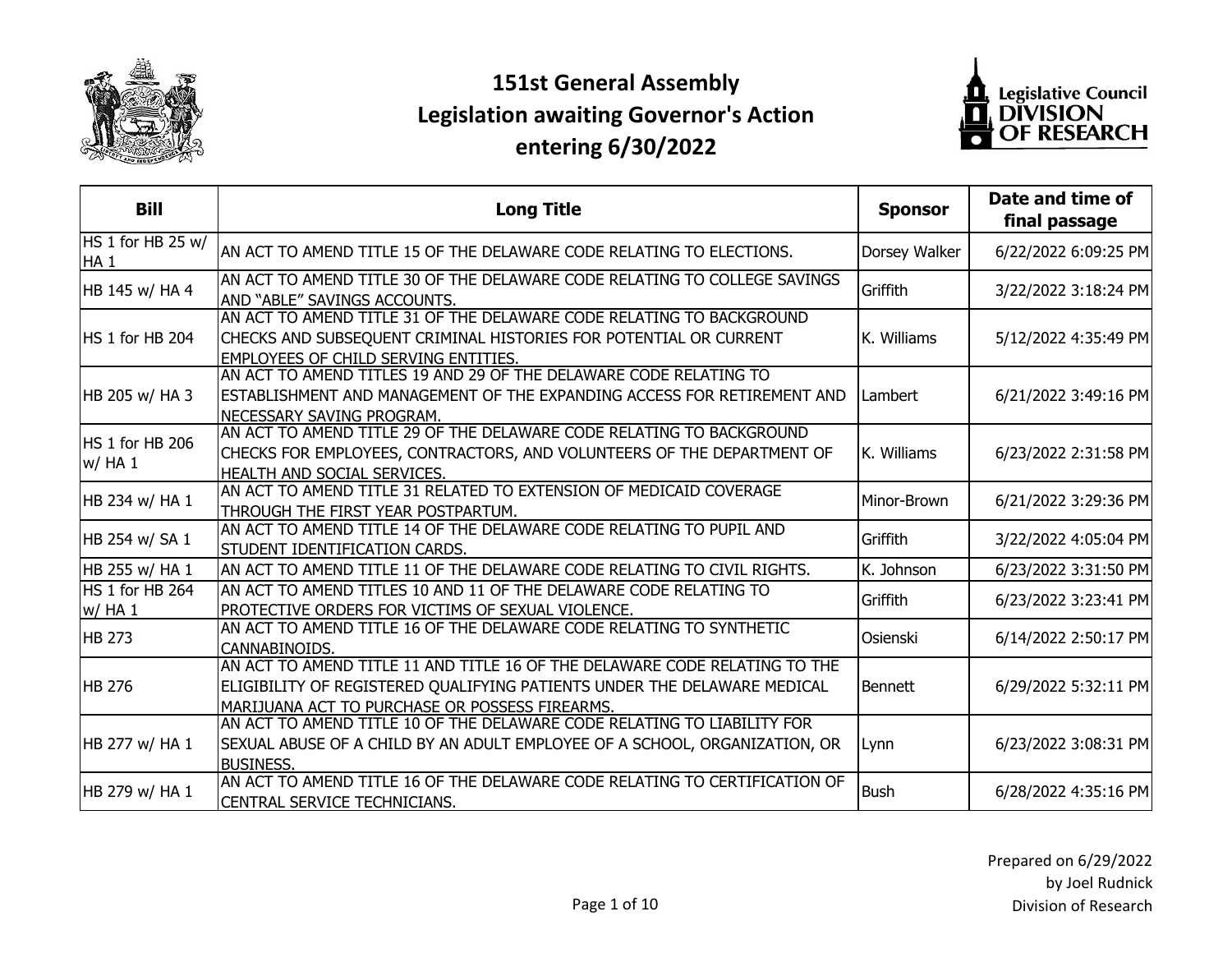| <b>Bill</b>                         | <b>Long Title</b>                                                                                                                                           | <b>Sponsor</b>  | Date and time of<br>final passage |
|-------------------------------------|-------------------------------------------------------------------------------------------------------------------------------------------------------------|-----------------|-----------------------------------|
| <b>HB 286</b>                       | AN ACT TO AMEND TITLE 9 OF THE DELAWARE CODE TO EXTEND THE PERMITTED<br>MATURITIES OF BONDS FOR SEWER AND WASTEWATER TREATMENT IN NEW CASTLE<br>COUNTY.     | Osienski        | 6/21/2022 5:47:16 PM              |
| HS 1 for HB 293                     | AN ACT TO AMEND TITLE 29 OF THE DELAWARE CODE RELATING TO PUBLIC COMMENT<br>AT OPEN MEETINGS.                                                               | Baumbach        | 6/23/2022 2:31:58 PM              |
| HS 1 for HB 302<br>w/ HA 1          | AN ACT TO AMEND TITLE 11 OF THE DELAWARE CODE RELATING TO FORGERY OF PROOF<br>OF VACCINATION.                                                               | <b>Baumbach</b> | 6/28/2022 4:42:22 PM              |
| HB 304 w/ HA 1                      | AN ACT TO AMEND TITLE 14 OF THE DELAWARE CODE RELATING TO READING<br>COMPETENCY.                                                                            | K. Williams     | 6/21/2022 3:42:36 PM              |
| HB 311 w/ HA 2                      | AN ACT TO AMEND TITLE 6 AND TITLE 29 OF THE DELAWARE CODE RELATING TO EQUAL<br>ACCOMMODATIONS.                                                              | Griffith        | 6/22/2022 6:28:05 PM              |
| HB 313 w/ HA 1                      | AN ACT TO AMEND THE CHARTER OF THE TOWN OF MILLSBORO RELATING TO THE<br>POWER TO BORROW MONEY AND ISSUE BONDS, AND ANNUAL AUDIT.                            | Collins         | 6/21/2022 5:44:25 PM              |
| <b>HB 314</b>                       | AN ACT TO AMEND TITLE 10 OF THE DELAWARE CODE RELATING TO MANDATORY<br>SENTENCES FOR JUVENILES.                                                             | Heffernan       | 6/29/2022 4:52:56 PM              |
| HB 318 w/ HA 1                      | AN ACT TO AMEND TITLE 14 OF THE DELAWARE CODE RELATING TO LICENSES FOR<br>DEPLOYED ACTIVE DUTY, ACTIVATED RESERVE, AND NATIONAL GUARD MILITARY<br>PERSONNEL | Dorsey Walker   | 6/29/2022 4:27:54 PM              |
| <b>HB 324</b>                       | AN ACT TO AMEND TITLE 11 OF THE DELAWARE CODE RELATING TO ASSAULT.                                                                                          | <b>Bush</b>     | 6/15/2022 3:43:34 PM              |
| <b>HB 330</b>                       | AN ACT TO RENAME THE CLAYMONT REGIONAL TRANSPORTATION CENTER AT FIRST<br>STATE CROSSING IN HONOR OF DELAWARE STATE SENATOR HARRIS BROWN<br>MCDOWELL, III.   | Heffernan       | 6/14/2022 3:25:31 PM              |
| HB 334 w/ HA 2 +<br>SA <sub>1</sub> | AN ACT TO AMEND TITLE 24 RELATING TO PRACTICE BY TELEHEALTH AND<br>TELEMEDICINE.                                                                            | Bentz           | 6/29/2022 5:33:50 PM              |
| <b>HB 336</b>                       | AN ACT TO AMEND TITLE 14 OF THE DELAWARE CODE RELATING TO THE BASIC SALARY<br>SCHEDULE FOR SCHOOL-BASED PHYSICAL THERAPISTS.                                | S. Moore        | 6/28/2022 4:35:16 PM              |
| <b>HB 337</b>                       | AN ACT TO AMEND TITLE 12 OF THE DELAWARE CODE RELATING TO JOINTLY HELD REAL-<br>ESTATE AFFIDAVITS AND FILING AT THE REGISTER OF WILLS.                      | <b>Bush</b>     | 6/28/2022 4:35:16 PM              |
| HB 338 w/ HA 1                      | AN ACT TO AMEND TITLE 25 OF THE DELAWARE CODE RELATING TO THE SATISFACTION<br>OF MORTGAGES AFTER A LAPSE OF TIME.                                           | <b>Bush</b>     | 6/28/2022 4:35:17 PM              |
| HB 339 w/ HA 1,<br>HA <sub>2</sub>  | AN ACT TO AMEND TITLES 10 AND 11 OF THE DELAWARE CODE RELATING TO THE REAL<br>PROPERTY LIEN OF CRIMINAL-RELATED JUDGMENTS.                                  | <b>Bush</b>     | 6/23/2022 2:31:59 PM              |
| HB 340 w/ HA 1                      | AN ACT TO AMEND TITLE 31 OF THE DELAWARE CODE RELATING TO CHILD AND<br>MATERNAL MORTALITY.                                                                  | Minor-Brown     | 6/29/2022 4:36:20 PM              |
| HB 342 w/ HA 1,<br>HA <sub>2</sub>  | AN ACT TO AMEND TITLE 11 OF THE DELAWARE CODE RELATING TO TREATMENT OF<br>PREGNANT AND POST-PARTUM PRISONERS.                                               | Minor-Brown     | 6/21/2022 5:41:52 PM              |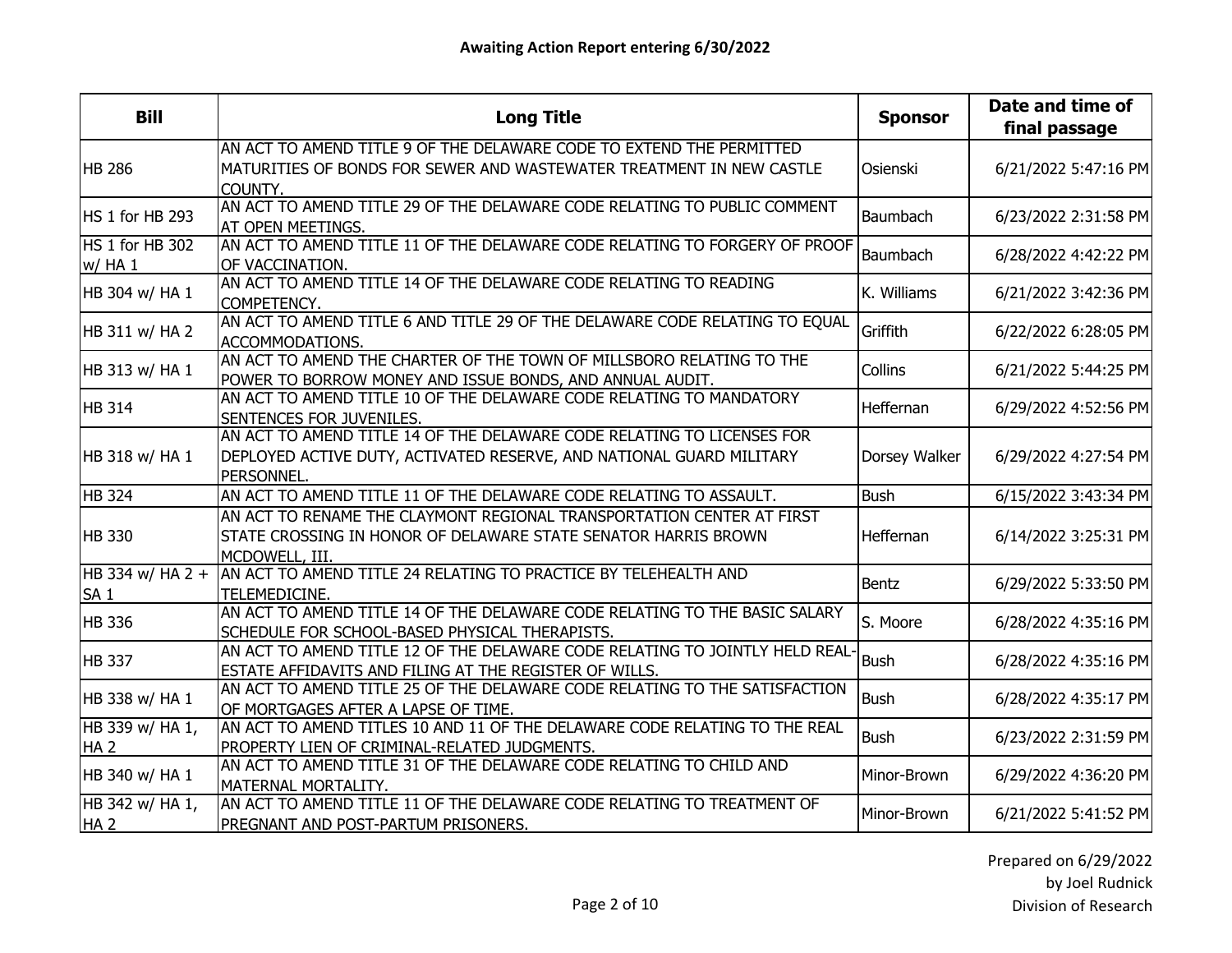| <b>Bill</b>                        | <b>Long Title</b>                                                                                                                             | <b>Sponsor</b> | Date and time of<br>final passage |
|------------------------------------|-----------------------------------------------------------------------------------------------------------------------------------------------|----------------|-----------------------------------|
| HB 343 w/ HA 1                     | AN ACT TO AMEND TITLE 31 OF THE DELAWARE CODE RELATING TO MEDICAID<br>COVERAGE FOR DOULA SERVICES.                                            | Minor-Brown    | 6/29/2022 4:36:20 PM              |
| <b>HB 348</b>                      | AN ACT TO AMEND TITLE 14 OF THE DELAWARE CODE RELATING TO THE BASIC SALARY<br>SCHEDULE FOR SCHOOL-BASED PHYSICAL AND OCCUPATIONAL THERAPISTS. | S. Moore       | 6/29/2022 4:48:51 PM              |
| <b>HB 350</b>                      | AN ACT TO AMEND TITLE 21 OF THE DELAWARE CODE RELATING TO SPECIAL LICENSE<br><b>PLATES.</b>                                                   | Spiegelman     | 6/28/2022 4:35:17 PM              |
| <b>HB 356</b>                      | AN ACT TO AMEND TITLE 16 OF THE DELAWARE CODE RELATING TO THE DELAWARE<br>MEDICAL MARIJUANA ACT.                                              | Dorsey Walker  | 6/29/2022 4:27:55 PM              |
| <b>HB</b> 359                      | AN ACT TO AMEND TITLE 11 OF THE DELAWARE CODE RELATING TO PROTECTION OF<br>WITNESSES AND CRIME VICTIMS.                                       | K. Williams    | 6/21/2022 5:47:17 PM              |
| <b>HB 365</b>                      | AN ACT TO AMEND TITLE 23 OF THE DELAWARE CODE RELATING TO PILOTAGE RATES.                                                                     | Schwartzkopf   | 4/13/2022 4:23:32 PM              |
| HB 367 w/ HA 1,<br>HA <sub>2</sub> | AN ACT TO AMEND TITLE 29 OF THE DELAWARE CODE RELATING TO THE STATE COUNCIL<br>FOR PERSONS WITH DISABILITIES.                                 | Bennett        | 6/29/2022 4:36:20 PM              |
| <b>HB 368</b>                      | AN ACT TO AMEND TITLE 16 OF THE DELAWARE CODE RELATING TO FIREWORKS.                                                                          | Wilson-Anton   | 6/23/2022 2:31:59 PM              |
| HB 369 w/ HA 1                     | AN ACT TO AMEND TITLE 12 OF THE DELAWARE CODE RELATING TO THE DELAWARE<br><b>GUARDIANSHIP COMMISSION.</b>                                     | Griffith       | 6/22/2022 6:28:05 PM              |
| HB 375 w/ HA 1                     | AN ACT TO AMEND TITLE 29 OF THE DELAWARE CODE RELATING TO THE RACIAL EQUITY<br>CONSORTIUM.                                                    | Bolden         | 6/29/2022 4:36:20 PM              |
| HS 1 for HB 377                    | AN ACT TO AMEND TITLE 14 OF THE DELAWARE CODE RELATING TO EARLY CHILDHOOD<br>EDUCATION.                                                       | S. Moore       | 6/29/2022 4:36:21 PM              |
| HB 380 w/ HA 1                     | AN ACT TO AMEND TITLE 29 OF THE DELAWARE CODE RELATING TO THE PUBLIC<br>ATTORNEY STUDENT LOAN REPAYMENT PROGRAM.                              | Griffith       | 6/29/2022 5:19:55 PM              |
| <b>HB 381</b>                      | AN ACT TO AMEND TITLE 13 OF THE DELAWARE CODE RELATING TO THE FAMILY LAW<br>COMMISSION.                                                       | Dorsey Walker  | 6/29/2022 4:27:55 PM              |
| <b>HB 382</b>                      | AN ACT TO AMEND TITLE 14, TITLE 29, AND TITLE 31 RELATING TO PEOPLE WHO ARE<br>VISUALLY IMPAIRED.                                             | Dorsey Walker  | 6/29/2022 4:27:56 PM              |
| <b>HB 383</b>                      | AN ACT TO AMEND TITLE 31 RELATING TO "SEEING EYE DOGS."                                                                                       | Dorsey Walker  | 6/29/2022 4:27:57 PM              |
| <b>HB 384</b>                      | AN ACT TO AMEND TITLE 16 OF THE DELAWARE CODE RELATING TO STATEWIDE<br>CONTRACTS TO SUPPORT EMPLOYMENT FOR INDIVIDUALS WITH DISABILITIES.     | Dorsey Walker  | 6/29/2022 4:27:58 PM              |
| <b>HB 390</b>                      | AN ACT TO AMEND TITLE 29 OF THE DELAWARE CODE RELATING TO DESIGNATING THE<br>DRYPTOSAURIDAE THE OFFICIAL DINOSAUR OF DELAWARE.                | Baumbach       | 6/29/2022 3:44:03 PM              |
| <b>HB</b> 391                      | AN ACT TO AMEND THE CHARTER OF THE TOWN OF MILLVILLE.                                                                                         | Gray           | 6/22/2022 6:28:05 PM              |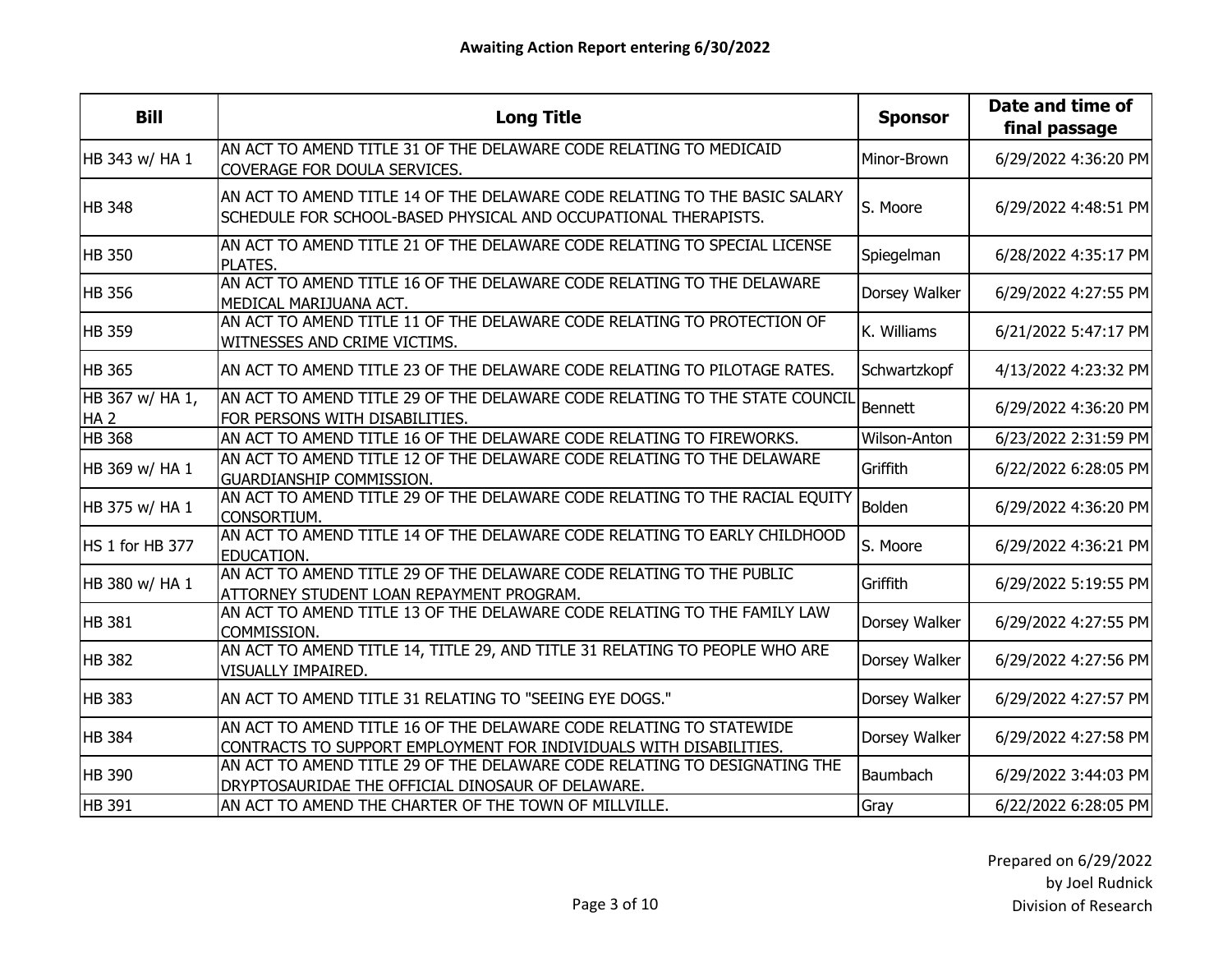| <b>Bill</b>    | <b>Long Title</b>                                                                                                                                                          | <b>Sponsor</b>  | Date and time of<br>final passage |
|----------------|----------------------------------------------------------------------------------------------------------------------------------------------------------------------------|-----------------|-----------------------------------|
| <b>HB 394</b>  | AN ACT TO AMEND TITLE 11 OF THE DELAWARE CODE RELATING TO THE DEPARTMENT<br>OF CORRECTION.                                                                                 | Lambert         | 6/23/2022 2:31:59 PM              |
| <b>HB 398</b>  | AN ACT TO AMEND TITLE 11 OF THE DELAWARE CODE RELATING TO THE HUMAN<br>TRAFFICKING INTERAGENCY COORDINATING COUNCIL.                                                       | K. Williams     | 6/28/2022 4:35:18 PM              |
| <b>HB 401</b>  | AN ACT TO AMEND TITLE 21 OF THE DELAWARE CODE RELATING TO VEHICLE<br>DEALERSHIP OWNERS LICENSES.                                                                           | <b>Matthews</b> | 6/23/2022 2:36:58 PM              |
| <b>HB 402</b>  | AN ACT TO AMEND THE CHARTER OF THE CITY OF MILFORD.                                                                                                                        | Postles         | 6/23/2022 2:36:59 PM              |
| HB 404 w/ HA 2 | AN ACT TO AMEND TITLES 24 AND 29 OF THE DELAWARE CODE RELATING TO<br>PROFESSIONAL LICENSING.                                                                               | Minor-Brown     | 6/28/2022 4:35:19 PM              |
| <b>HB 406</b>  | AN ACT TO AMEND TITLE 12 OF THE DELAWARE CODE RELATING TO DECEDENTS'<br>ESTATES AND FIDUCIARY RELATIONS.                                                                   | <b>Bush</b>     | 6/21/2022 5:47:17 PM              |
| <b>HB 407</b>  | AN ACT TO AMEND THE CHARTER OF THE TOWN OF FREDERICA.                                                                                                                      | <b>Postles</b>  | 6/22/2022 6:28:05 PM              |
| <b>HB 408</b>  | AN ACT TO AMEND TITLE 21 OF THE DELAWARE CODE RELATING TO INDICATING THE<br>HOLDER IS A VETERAN ON DRIVER LICENSES AND NONDRIVER IDENTIFICATION CARDS.                     | Chukwuocha      | 6/28/2022 4:35:19 PM              |
| <b>HB 417</b>  | AN ACT TO AMEND TITLES 10, 13, 16 AND 29 OF THE DELAWARE CODE RELATING TO<br>ENFORCEMENT OF FAMILY COURT CUSTODY ORDERS.                                                   | Griffith        | 6/29/2022 4:56:35 PM              |
| HB 419 w/ HA 1 | AN ACT TO AMEND TITLE 11 OF THE DELAWARE CODE RELATING TO CUSTODIAL<br>INTERROGATIONS.                                                                                     | Minor-Brown     | 6/28/2022 2:45:58 PM              |
| <b>HB 422</b>  | AN ACT TO AMEND THE CHARTER OF THE CITY OF WILMINGTON RELATING TO<br>RESIDENCY.                                                                                            | Freel           | 6/22/2022 6:28:06 PM              |
| HB 423 w/ HA 1 | AN ACT TO AMEND TITLES 11, 16, 24, AND 29 OF THE DELAWARE CODE RELATING TO<br>BACKGROUND CHECKS FOR FIREARMS SALE, TRANSFER, OR CONCEALED CARRY PERMIT.                    | Mitchell        | 6/16/2022 10:41:20 PM             |
| <b>HB 426</b>  | AN ACT TO AMEND TITLE 9 OF THE DELAWARE CODE RELATING TO COUNTY TAXES.                                                                                                     | Schwartzkopf    | 6/28/2022 4:35:20 PM              |
| HB 428 w/ HA 1 | AN ACT TO AMEND TITLE 11 OF THE DELAWARE CODE RELATING TO OFFENSES<br>RELATING TO CHILDREN.                                                                                | Longhurst       | 6/29/2022 5:48:51 PM              |
| <b>HB 434</b>  | AN ACT TO AMEND CHAPTER 185, VOLUME 82 OF THE LAWS OF DELAWARE RELATING TO<br>REALLOCATION OF TECHNOLOGY PERSONNEL AND EQUIPMENT FROM EXECUTIVE<br><b>BRANCH AGENCIES.</b> | Griffith        | 6/23/2022 2:36:59 PM              |
| <b>HB 436</b>  | AN ACT TO AMEND TITLE 14 OF THE DELAWARE CODE RELATING TO THE REDDING<br>CONSORTIUM FOR EDUCATIONAL EQUITY.                                                                | Chukwuocha      | 6/29/2022 4:36:21 PM              |
| HB 438 w/ HA 1 | AN ACT TO AMEND TITLE 29 OF THE DELAWARE CODE RELATING TO THE DELAWARE<br>NURSING HOME RESIDENTS QUALITY ASSURANCE COMMISSION.                                             | Dorsey Walker   | 6/29/2022 4:27:58 PM              |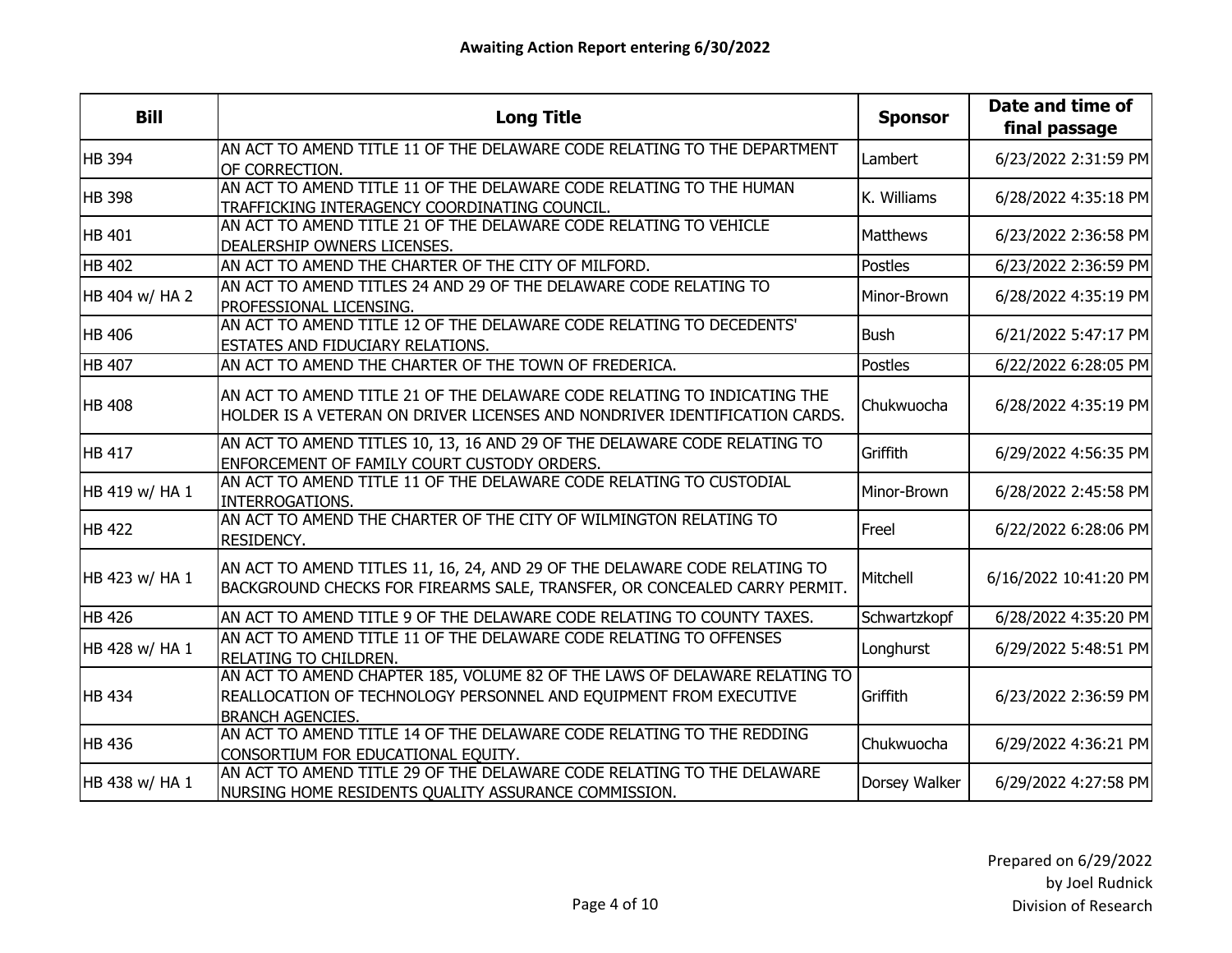| <b>Bill</b>                          | <b>Long Title</b>                                                                                                                                                                                                                                                                                                                                                                                                                                                                                                                                                                                                                                                              | <b>Sponsor</b> | Date and time of<br>final passage |
|--------------------------------------|--------------------------------------------------------------------------------------------------------------------------------------------------------------------------------------------------------------------------------------------------------------------------------------------------------------------------------------------------------------------------------------------------------------------------------------------------------------------------------------------------------------------------------------------------------------------------------------------------------------------------------------------------------------------------------|----------------|-----------------------------------|
| <b>HB 439</b>                        | AN ACT TO AMEND TITLE 29 RELATING TO THE WATER INFRASTRUCTURE ADVISORY<br>COUNCIL.                                                                                                                                                                                                                                                                                                                                                                                                                                                                                                                                                                                             | Dorsey Walker  | 6/29/2022 4:27:59 PM              |
| <b>HB</b> 441                        | AN ACT TO AMEND TITLE 14 OF THE DELAWARE CODE RELATING TO EDUCATOR<br>LICENSURE AND CERTIFICATION.                                                                                                                                                                                                                                                                                                                                                                                                                                                                                                                                                                             | K. Williams    | 6/29/2022 4:45:51 PM              |
| HB 442 w/ HA 1                       | AN ACT TO AMEND TITLE 16 OF THE DELAWARE CODE RELATING TO THE DELAWARE<br>HEALTH CARE COMMISSION AND STATE OF DELAWARE HEALTH CARE SPENDING AND<br><b>OUALITY BENCHMARKS.</b>                                                                                                                                                                                                                                                                                                                                                                                                                                                                                                  | Bentz          | 6/23/2022 3:40:28 PM              |
| <b>HB</b> 446                        | AN ACT TO AMEND TITLE 9 OF THE DELAWARE CODE RELATING TO KENT COUNTY<br><b>BOARD OF ASSESSMENT REVIEW.</b>                                                                                                                                                                                                                                                                                                                                                                                                                                                                                                                                                                     | <b>Bush</b>    | 6/23/2022 2:37:00 PM              |
| HB 449 w/ HA 1                       | AN ACT TO AMEND TITLE 24 AND TITLE 29 OF THE DELAWARE CODE RELATING TO<br><b>ELEVATOR MECHANICS.</b>                                                                                                                                                                                                                                                                                                                                                                                                                                                                                                                                                                           | Osienski       | 6/23/2022 2:37:01 PM              |
| HB 450 w/ HA 1                       | AN ACT TO AMEND THE DELAWARE CODE RELATING TO DEADLY WEAPONS.                                                                                                                                                                                                                                                                                                                                                                                                                                                                                                                                                                                                                  | Longhurst      | 6/16/2022 9:10:00 PM              |
| HB 451 w/ HA 3,<br>HA 6, HA 8 + SA 2 | AN ACT TO AMEND TITLE 11 OF THE DELAWARE CODE RELATING TO FIREARMS.                                                                                                                                                                                                                                                                                                                                                                                                                                                                                                                                                                                                            | Schwartzkopf   | 6/28/2022 5:38:26 PM              |
| <b>HB 452</b>                        | AN ACT PROPOSING AMENDMENTS TO THE DELAWARE CONSTITUTION RELATING TO<br><b>TECHNICAL CORRECTIONS.</b>                                                                                                                                                                                                                                                                                                                                                                                                                                                                                                                                                                          | Schwartzkopf   | 6/23/2022 2:37:01 PM              |
| HB 453 w/ HA 1                       | AN ACT TO AMEND TITLE 29 OF THE DELAWARE CODE RELATING TO THE GENERAL<br>ASSEMBLY.                                                                                                                                                                                                                                                                                                                                                                                                                                                                                                                                                                                             | Schwartzkopf   | 6/23/2022 2:37:02 PM              |
| <b>HB 455</b>                        | AN ACT TO AMEND TITLES 24, 10, 11, AND 18 RELATING TO THE WOMEN'S<br>REPRODUCTIVE HEALTH.                                                                                                                                                                                                                                                                                                                                                                                                                                                                                                                                                                                      | Minor-Brown    | 6/28/2022 4:29:08 PM              |
| <b>HB 457</b>                        | AN ACT TO AMEND TITLE 14 OF THE DELAWARE CODE RELATING TO THE DELAWARE<br>INTERSCHOLASTIC ATHLETIC ASSOCIATION.                                                                                                                                                                                                                                                                                                                                                                                                                                                                                                                                                                | Dorsey Walker  | 6/29/2022 4:27:59 PM              |
| HB 462 w/ HA 1                       | AN ACT TO AMEND TITLE 16 OF THE DELAWARE CODE RELATING TO ABUSE OF<br>CHILDREN.                                                                                                                                                                                                                                                                                                                                                                                                                                                                                                                                                                                                | Griffith       | 6/29/2022 4:36:22 PM              |
| <b>HB 475</b>                        | A BOND AND CAPITAL IMPROVEMENTS ACT OF THE STATE OF DELAWARE AND CERTAIN<br>OF ITS AUTHORITIES FOR THE FISCAL YEAR ENDING JUNE 30, 2023; AUTHORIZING THE<br>ISSUANCE OF GENERAL OBLIGATION BONDS OF THE STATE; APPROPRIATING FUNDS<br>FROM THE TRANSPORTATION TRUST FUND; AUTHORIZING THE ISSUANCE OF REVENUE<br>BONDS OF THE DELAWARE TRANSPORTATION AUTHORITY; APPROPRIATING SPECIAL<br>FUNDS OF THE DELAWARE TRANSPORTATION AUTHORITY; APPROPRIATING GENERAL<br>FUNDS OF THE STATE; REPROGRAMMING CERTAIN FUNDS OF THE STATE; SPECIFYING<br>CERTAIN PROCEDURES, CONDITIONS AND LIMITATIONS FOR THE EXPENDITURE OF SUCH<br>FUNDS; AND AMENDING CERTAIN STATUTORY PROVISIONS. | Heffernan      | 6/29/2022 4:22:34 PM              |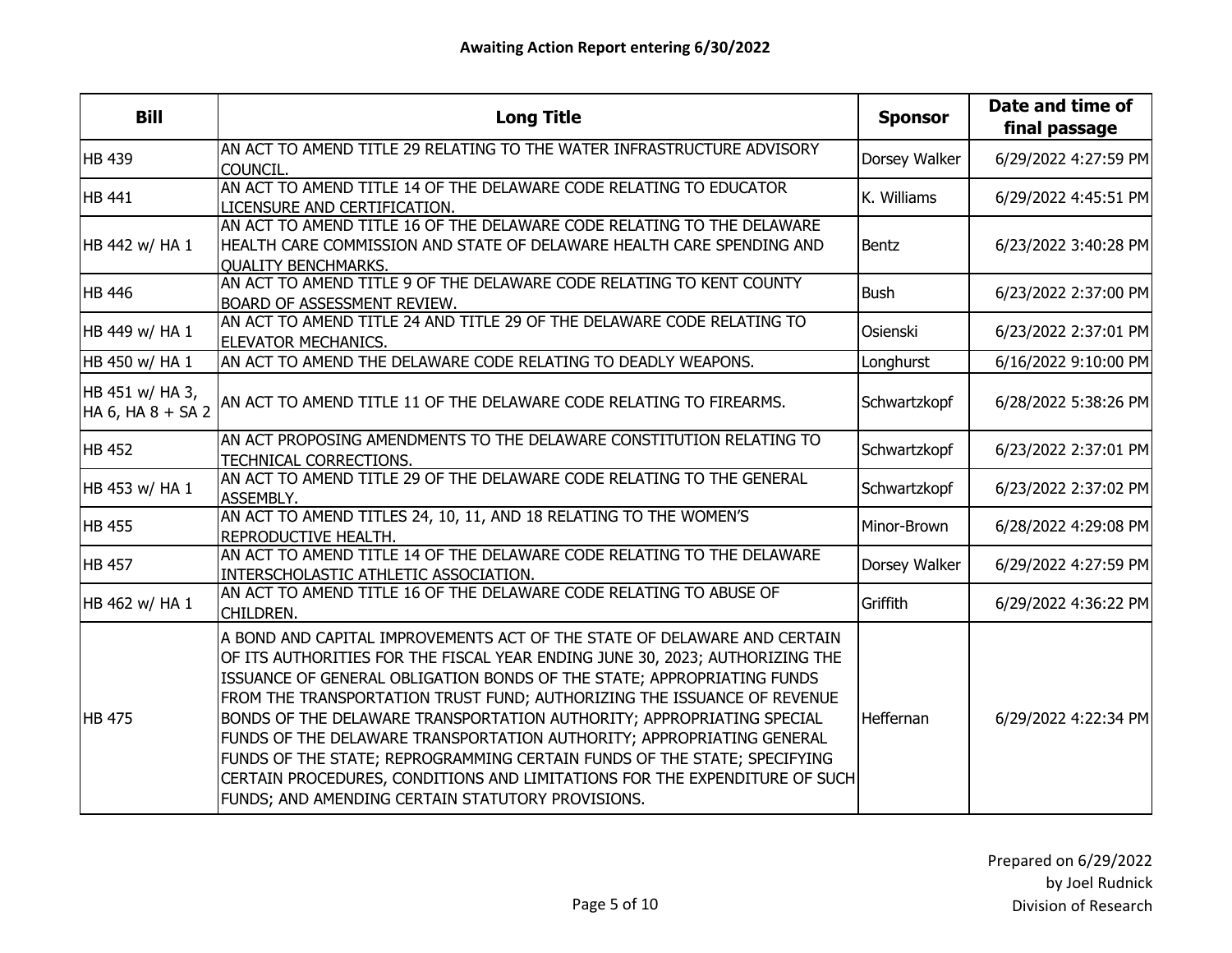| <b>Bill</b>                         | <b>Long Title</b>                                                                                                                                                                                              | <b>Sponsor</b> | Date and time of<br>final passage |
|-------------------------------------|----------------------------------------------------------------------------------------------------------------------------------------------------------------------------------------------------------------|----------------|-----------------------------------|
| <b>HB 479</b>                       | AN ACT TO AMEND TITLE 21 OF THE DELAWARE CODE RELATING TO PARKING.                                                                                                                                             | Longhurst      | 6/28/2022 2:52:07 PM              |
| <b>HJR7</b>                         | DIRECTING THE STATE TO CONDUCT PANDEMIC AFTER- ACTION REVIEWS AND<br>CONTINUE COVID-19 PANDEMIC MITIGATION EFFORTS.                                                                                            | Baumbach       | 6/23/2022 2:37:02 PM              |
| SS 1 for SB 4 w/<br>HA 1, HA 2      | AN ACT TO AMEND TITLE 14 OF THE DELAWARE CODE RELATING TO EVIDENCE-BASED<br>READING CURRICULA.                                                                                                                 | Sturgeon       | 5/17/2022 2:24:21 PM              |
| SS 1 for SB 6 w/<br>HA <sub>3</sub> | AN ACT TO AMEND TITLE 11 OF THE DELAWARE CODE RELATING TO DEADLY WEAPONS.                                                                                                                                      | Sokola         | 6/16/2022 9:44:26 PM              |
|                                     | SB 8 w/ SA 1 + HA AN ACT TO AMEND TITLE 11 OF THE DELAWARE CODE RELATING TO DESTRUCTIVE<br><b>WEAPONS.</b>                                                                                                     | Sokola         | 6/29/2022 3:30:14 PM              |
| SB 100 w/ SA 1                      | AN ACT TO AMEND TITLE 14 OF THE DELAWARE CODE RELATING TO THE PUBLIC<br><b>EDUCATION COMPENSATION COMMITTEE.</b>                                                                                               | Townsend       | 5/19/2022 6:01:58 PM              |
| SB 144 w/ SA 1 +<br>HA <sub>2</sub> | AN ACT TO AMEND TITLE 11 OF THE DELAWARE CODE RELATING TO OFFENSES AGAINST<br>PUBLIC HEALTH, ORDER, AND DECENCY.                                                                                               | Pinkney        | 6/28/2022 2:30:22 PM              |
| SS 1 for SB 188                     | AN ACT TO AMEND TITLE 30 OF THE DELAWARE CODE RELATING TO EXCLUSION OF<br>MILITARY PENSIONS FROM TAXABLE INCOME.                                                                                               | Mantzavinos    | 6/21/2022 5:10:47 PM              |
| SB 195 w/ SA 1                      | AN ACT TO AMEND TITLE 14 OF THE DELAWARE CODE RELATING TO MEDIA LITERACY.                                                                                                                                      | S. McBride     | 6/28/2022 6:03:28 PM              |
| SS 1 for SB 208                     | AN ACT TO AMEND TITLE 19 OF THE DELAWARE CODE RELATING TO AN EMPLOYER'S<br><b>FAILURE TO PAY WAGES.</b>                                                                                                        | Walsh          | 6/29/2022 7:55:40 PM              |
| SB 209 w/ HA 1                      | AN ACT TO AMEND TITLE 2 OF THE DELAWARE CODE RELATING TO TRANSPORTATION<br>AND INSURANCE COVERAGE FOR THE DELAWARE TRANSPORTATION AUTHORITY, PUBLIC Paradee<br>CARRIERS, AND TRANSPORTATION NETWORK COMPANIES. |                | 6/29/2022 4:42:26 PM              |
| SB 211 w/ SA 1,<br><b>SA 2</b>      | AN ACT TO AMEND TITLE 19 OF THE DELAWARE CODE RELATING TO EMPLOYMENT<br>PRACTICES.                                                                                                                             | Mantzavinos    | 6/29/2022 8:43:27 PM              |
| <b>SB 213</b>                       | AN ACT TO AMEND TITLE 16 OF THE DELAWARE CODE RELATING TO HEALTH AND<br>SAFETY.                                                                                                                                | S. McBride     | 6/21/2022 5:10:48 PM              |
| <b>SB 217</b>                       | AN ACT TO AMEND TITLE 21 OF THE DELAWARE CODE RELATING TO EMERGENCY<br><b>VEHICLES.</b>                                                                                                                        | Ennis          | 6/28/2022 5:59:33 PM              |
| <b>SB 224</b>                       | AN ACT TO AMEND TITLE 5 OF THE DELAWARE CODE RELATING TO BUILDING AND LOAN<br>ASSOCIATION INSURANCE REGULATION.                                                                                                | Pettyjohn      | 5/12/2022 2:49:10 PM              |
| SB 228 w/ SA 1                      | AN ACT TO AMEND TITLE 3 OF THE DELAWARE CODE RELATING TO VETERINARY<br><b>TECHNICIANS.</b>                                                                                                                     | Walsh          | 6/29/2022 7:55:40 PM              |
| <b>SB 234</b>                       | AN ACT TO AMEND TITLE 29 OF THE DELAWARE CODE RELATING TO COMPENSATION<br>FOR CERTAIN RETIRED JUDICIAL OFFICERS ACCEPTING AN ACTIVE DUTY DESIGNATION.                                                          | Gay            | 6/7/2022 6:47:16 PM               |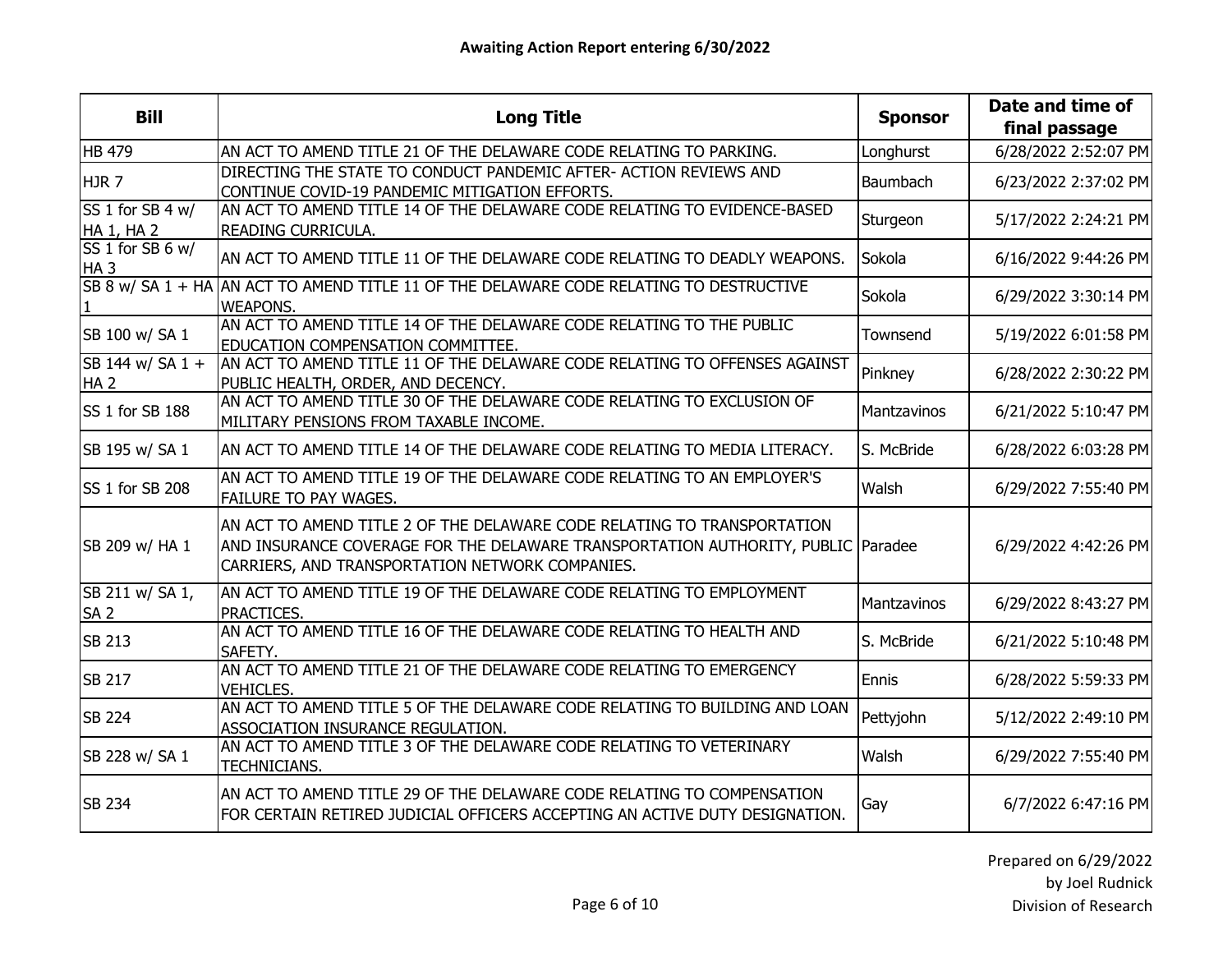| <b>Bill</b>     | <b>Long Title</b>                                                                                                                                                                                                                                                         | <b>Sponsor</b> | Date and time of<br>final passage |
|-----------------|---------------------------------------------------------------------------------------------------------------------------------------------------------------------------------------------------------------------------------------------------------------------------|----------------|-----------------------------------|
| SS 1 for SB 240 | AN ACT TO AMEND TITLES 25 AND 31 OF THE DELAWARE CODE RELATING TO BED BUGS.                                                                                                                                                                                               | Sturgeon       | 6/29/2022 7:55:40 PM              |
| SB 247 w/ SA 1  | AN ACT TO AMEND TITLE 24 OF THE DELAWARE CODE RELATING TO PROFESSIONS AND<br>OCCUPATIONS AND THE INTERSTATE OCCUPATIONAL THERAPY LICENSURE COMPACT.                                                                                                                       | Gay            | 6/29/2022 7:55:41 PM              |
| <b>SB 250</b>   | AN ACT MAKING APPROPRIATIONS FOR THE EXPENSE OF THE STATE GOVERNMENT FOR<br>THE FISCAL YEAR ENDING JUNE 30, 2023; SPECIFYING CERTAIN PROCEDURES,<br>CONDITIONS AND LIMITATIONS FOR THE EXPENDITURE OF SUCH FUNDS; AND<br>AMENDING CERTAIN PERTINENT STATUTORY PROVISIONS. | Paradee        | 6/23/2022 6:21:33 PM              |
| <b>SB 251</b>   | AN ACT MAKING A ONE-TIME SUPPLEMENTAL APPROPRIATION FOR THE FISCAL YEAR<br>ENDING JUNE 30, 2023 TO THE OFFICE OF MANAGEMENT AND BUDGET.                                                                                                                                   | Paradee        | 6/23/2022 6:25:00 PM              |
| <b>SB 255</b>   | AN ACT TO AMEND TITLES 13 AND 16 OF THE DELAWARE CODE RELATING TO THE<br>VOLUNTARY ADMISSION PROCEDURE.                                                                                                                                                                   | Pinkney        | 6/28/2022 5:59:33 PM              |
| <b>SB 257</b>   | AN ACT TO AMEND TITLE 24 OF THE DELAWARE CODE RELATING TO A MULTISTATE<br>PROFESSIONAL COUNSELOR LICENSURE COMPACT.                                                                                                                                                       | Gay            | 6/29/2022 7:55:41 PM              |
| HA <sub>1</sub> | SS 1 for SB 258 w/ AN ACT TO AMEND TITLE 10 OF THE DELAWARE CODE RELATING TO CIVIL ACTIONS FOR<br>TORTIOUS INJURIES, INCLUDING DEATH, TO LAWFULLY OWNED PETS.                                                                                                             | Lopez          | 6/17/2022 12:07:39 AM             |
| <b>SB 259</b>   | AN ACT TO AMEND TITLE 6 OF THE DELAWARE CODE RELATING TO THE INVESTOR<br>PROTECTION FUND.                                                                                                                                                                                 | Gay            | 6/29/2022 7:55:42 PM              |
| <b>SB 260</b>   | AN ACT TO AMEND TITLE 6 OF THE DELAWARE CODE RELATING TO THE CONSUMER<br>PROTECTION FUND.                                                                                                                                                                                 | Gay            | 6/28/2022 5:59:34 PM              |
| <b>SB 261</b>   | AN ACT TO AMEND TITLE 3 OF THE DELAWARE CODE RELATING TO NUTRIENT<br>MANAGEMENT.                                                                                                                                                                                          | Ennis          | 6/23/2022 5:11:49 PM              |
| <b>SB 268</b>   | AN ACT TO AMEND TITLE 10 OF THE DELAWARE CODE RELATING TO THE<br>ESTABLISHMENT OF UNITS WITHIN THE ADMINISTRATIVE OFFICE OF THE COURTS.                                                                                                                                   | Gay            | 6/29/2022 7:55:42 PM              |
| <b>SB 269</b>   | AN ACT TO AMEND TITLE 21 OF THE DELAWARE CODE RELATING TO SPECIAL LICENSE<br><b>PLATES.</b>                                                                                                                                                                               | Paradee        | 6/23/2022 5:11:49 PM              |
| <b>SB 271</b>   | AN ACT TO AMEND TITLE 11 OF THE DELAWARE CODE RELATING TO CRIMES AND<br>CRIMINAL PROCEDURE AND THE ISSUANCE OF ARREST WARRANTS.                                                                                                                                           | Gay            | 6/29/2022 7:55:43 PM              |
| SB 272 w/ SA 1  | AN ACT TO AMEND TITLE 24 OF THE DELAWARE CODE RELATING TO PROFESSIONS AND<br>OCCUPATIONS AND THE AUDIOLOGY AND SPEECH-LANGUAGE PATHOLOGY INTERSTATE<br>COMPACT.                                                                                                           | Gay            | 6/29/2022 7:53:00 PM              |
| <b>SB 273</b>   | AN ACT TO AMEND TITLE 8, TITLE 9, AND TITLE 29 OF THE DELAWARE CODE RELATING<br>TO THE GENERAL CORPORATION LAW.                                                                                                                                                           | Gay            | 6/14/2022 4:45:09 PM              |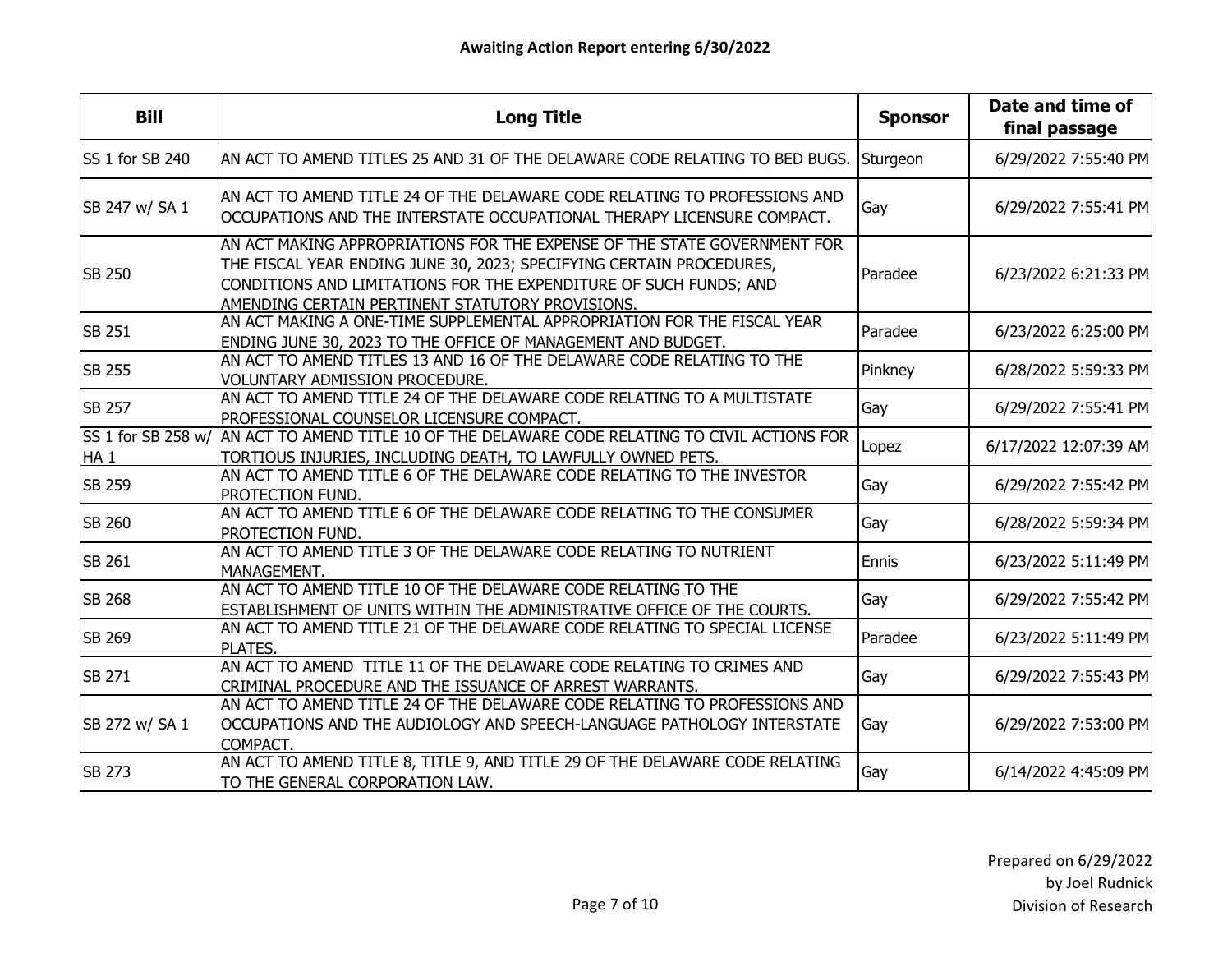| <b>Bill</b>     | <b>Long Title</b>                                                                                                                                                                                                                                           | <b>Sponsor</b> | Date and time of<br>final passage |
|-----------------|-------------------------------------------------------------------------------------------------------------------------------------------------------------------------------------------------------------------------------------------------------------|----------------|-----------------------------------|
| SB 274 w/ HA 1  | AN ACT TO AMEND CHAPTER 17, TITLE 6 OF THE DELAWARE CODE RELATING TO THE<br>CREATION, REGULATION, OPERATION AND DISSOLUTION OF DOMESTIC LIMITED<br>PARTNERSHIPS AND THE REGISTRATION AND REGULATION OF FOREIGN LIMITED<br>PARTNERSHIPS.                     | Gay            | 6/23/2022 2:31:58 PM              |
| <b>SB 275</b>   | AN ACT TO AMEND CHAPTER 18, TITLE 6 OF THE DELAWARE CODE RELATING TO THE<br>CREATION, REGULATION, OPERATION AND DISSOLUTION OF DOMESTIC LIMITED<br>LIABILITY COMPANIES AND THE REGISTRATION AND REGULATION OF FOREIGN LIMITED<br><b>LIABILITY COMPANIES</b> | Gay            | 6/14/2022 4:45:10 PM              |
| <b>SB 276</b>   | AN ACT TO AMEND CHAPTER 15, TITLE 6 OF THE DELAWARE CODE RELATING TO THE<br>CREATION, REGULATION, OPERATION AND DISSOLUTION OF DOMESTIC PARTNERSHIPS<br>AND THE REGISTRATION AND REGULATION OF FOREIGN LIMITED LIABILITY<br>PARTNERSHIPS.                   | Gay            | 6/14/2022 4:45:11 PM              |
| <b>SB 277</b>   | AN ACT TO AMEND TITLE 16 AND TITLE 24 OF THE DELAWARE CODE RELATING TO<br>DENTISTRY AND DENTAL HYGIENE.                                                                                                                                                     | S. McBride     | 6/29/2022 7:53:00 PM              |
| SS 1 for SB 278 | AN ACT TO AMEND TITLE 29 OF THE DELAWARE CODE RELATING TO THE 9/11<br><b>REMEMBRANCE FLAG.</b>                                                                                                                                                              | Hansen         | 6/21/2022 5:10:48 PM              |
| <b>SB 280</b>   | AN ACT TO AMEND TITLE 16 OF THE DELAWARE CODE RELATING TO LABOR PEACE<br>AGREEMENTS AND MEDICAL MARIJUANA.                                                                                                                                                  | S. McBride     | 6/29/2022 7:59:35 PM              |
| <b>SB 281</b>   | AN ACT TO AMEND TITLE 12 OF THE DELAWARE CODE RELATING TO UNCLAIMED<br>PROPERTY.                                                                                                                                                                            | Gay            | 6/23/2022 5:11:50 PM              |
| <b>SB 282</b>   | AN ACT TO AMEND TITLE 18 OF THE DELAWARE CODE RELATING TO PRIVATE FLOOD<br><b>INSURANCE.</b>                                                                                                                                                                | Gay            | 6/23/2022 5:11:50 PM              |
| SB 284 w/ HA 1  | AN ACT TO AMEND CHAPTER 38, TITLE 12 OF THE DELAWARE CODE RELATING TO THE<br>CREATION, REGULATION, OPERATION, AND DISSOLUTION OF DOMESTIC STATUTORY<br><b>TRUSTS.</b>                                                                                       | Mantzavinos    | 6/28/2022 4:35:15 PM              |
| <b>SB 286</b>   | AN ACT TO AMEND TITLE 9 AND TITLE 17 OF THE DELAWARE CODE RELATING TO NEW<br>CASTLE COUNTY NEIGHBORHOOD IMPROVEMENT DISTRICTS.                                                                                                                              | Hansen         | 6/23/2022 6:05:11 PM              |
| SB 288 w/ SA 1  | AN ACT TO AMEND TITLE 21 OF THE DELAWARE CODE RELATING TO MOTORCYCLE<br>SAFETY.                                                                                                                                                                             | Ennis          | 6/29/2022 8:08:49 PM              |
| <b>ISB 289</b>  | AN ACT TO AMEND TITLE 11 OF THE DELAWARE CODE RELATING TO SEXUAL<br><b>EXTORTION.</b>                                                                                                                                                                       | Poore          | 6/28/2022 5:59:35 PM              |
| SB 290 w/ SA 1  | AN ACT TO AMEND TITLE 14 OF THE DELAWARE CODE RELATING TO ADULT SEXUAL<br>MISCONDUCT IN SCHOOLS.                                                                                                                                                            | Poore          | 6/28/2022 5:59:35 PM              |
| <b>SB 291</b>   | AN ACT TO AMEND TITLE 14 OF THE DELAWARE CODE RELATING TO POLICY REGARDING<br>APPROPRIATE RELATIONSHIPS WITH STUDENTS.                                                                                                                                      | Poore          | 6/28/2022 5:59:35 PM              |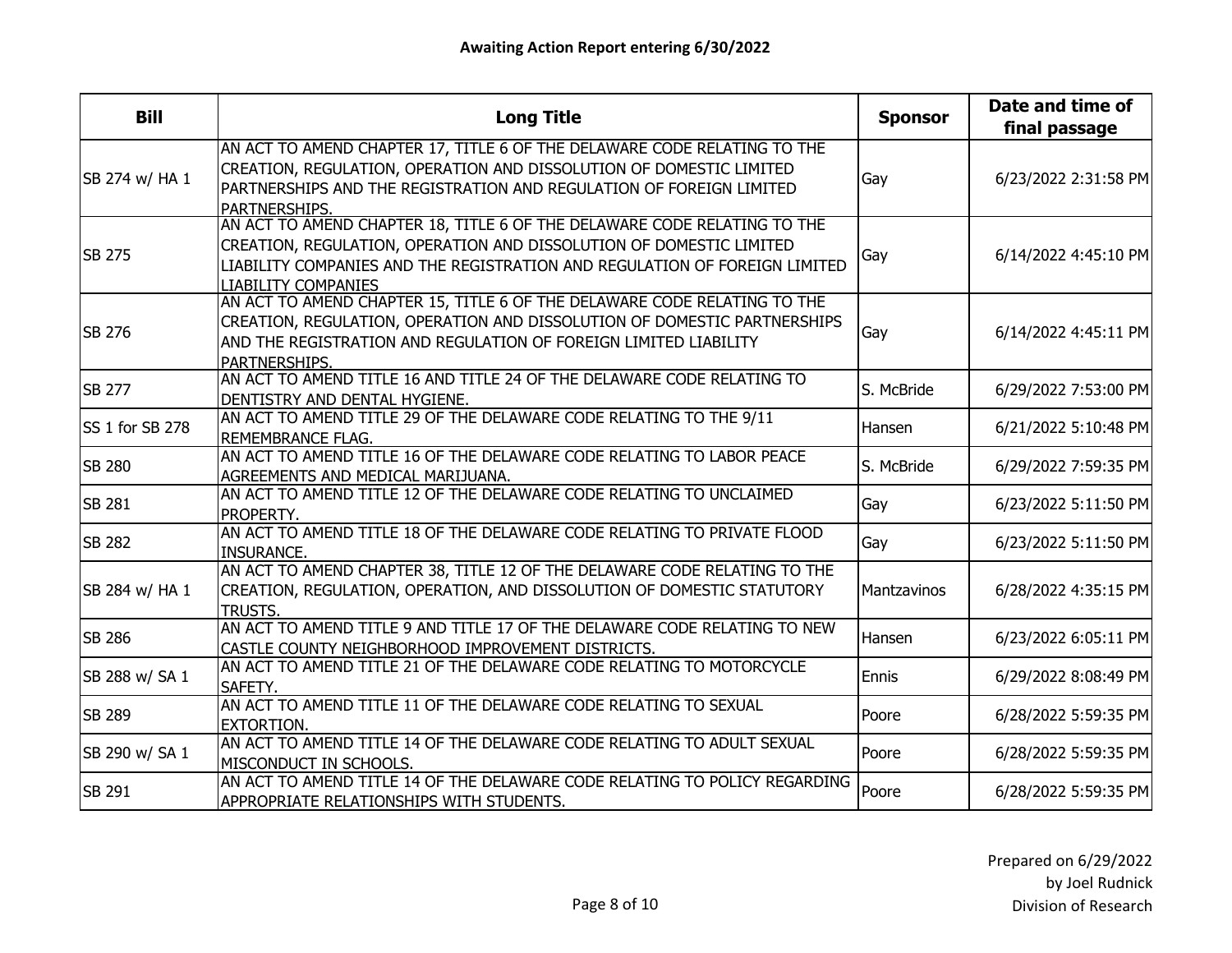| <b>Bill</b>                         | <b>Long Title</b>                                                                                                                      | <b>Sponsor</b>     | Date and time of<br>final passage |
|-------------------------------------|----------------------------------------------------------------------------------------------------------------------------------------|--------------------|-----------------------------------|
| <b>SB 295</b>                       | AN ACT TO AMEND TITLE 29 OF THE DELAWARE CODE RELATING TO ATTORNEY GENERAL<br><b>ACCESS TO STATE DOCUMENTS.</b>                        | Gay                | 6/29/2022 7:53:01 PM              |
| <b>SB 296</b>                       | AN ACT TO AMEND TITLE 24 OF THE DELAWARE CODE RELATING TO PROFESSIONS AND<br>OCCUPATIONS.                                              | Gay                | 6/23/2022 5:11:51 PM              |
| SB 297 w/ SA 1                      | AN ACT TO AMEND TITLE 24 OF THE DELAWARE CODE RELATING TO ATHLETE AGENTS.                                                              | Sokola             | 6/23/2022 6:08:15 PM              |
| <b>SB 298</b>                       | AN ACT TO AMEND TITLE 26 OF THE DELAWARE CODE RELATING TO NET-METERING.                                                                | Hansen             | 6/29/2022 8:36:30 PM              |
| <b>SB 302</b>                       | AN ACT TO AMEND TITLE 10 AND TITLE 11 OF THE DELAWARE CODE RELATING TO<br>FIREARMS.                                                    | Townsend           | 6/28/2022 6:28:34 PM              |
| <b>SB 303</b>                       | AN ACT TO AMEND TITLE 29 OF THE DELAWARE CODE RELATING TO THE DESIGNATION<br>OF A STATE SEA TURTLE.                                    | Hansen             | 6/16/2022 6:58:58 PM              |
| SB 308 w/ SA 1 +<br>HA <sub>2</sub> | AN ACT TO AMEND TITLE 16 OF THE DELAWARE CODE RELATING TO FIRE-RESISTANCE-<br>RELATED CONSTRUCTION.                                    | <b>Mantzavinos</b> | 6/29/2022 4:36:20 PM              |
| <b>SB 309</b>                       | AN ACT TO AMEND TITLE 24 OF THE DELAWARE CODE RELATING TO THE PRACTICE OF<br>CHIROPRACTIC.                                             | Hansen             | 6/23/2022 5:11:51 PM              |
| <b>SB 313</b>                       | AN ACT TO AMEND TITLE 14 OF THE DELAWARE CODE RELATING TO TEACHER<br>LICENSURE AND CERTIFICATION.                                      | Sturgeon           | 6/29/2022 7:53:01 PM              |
| <b>SB 315</b>                       | AN ACT TO AMENT TITLE 19 OF THE DELAWARE CODE RELATING TO WORKERS'<br><b>COMPENSATION.</b>                                             | Walsh              | 6/29/2022 8:21:03 PM              |
| SB 316 w/ SA 1                      | AN ACT TO AMEND TITLE 18 AND TITLE 29 OF THE DELAWARE CODE RELATING TO<br>INSURANCE COVERAGE OF DIABETES EQUIPMENT AND SUPPLIES.       | Pinkney            | 6/29/2022 8:17:35 PM              |
| <b>SB 318</b>                       | AN ACT TO AMEND TITLES 10 AND 29 OF THE DELAWARE CODE UNIFYING JUDICIAL<br>BRANCH EMPLOYEES UNDER THE JUDICIAL BRANCH PERSONNEL RULES. | Gay                | 6/29/2022 7:53:02 PM              |
| <b>SB 319</b>                       | AN ACT TO AMEND TITLE 21 OF THE DELAWARE CODE RELATING TO SPECIAL LICENSE<br>PLATES.                                                   | Townsend           | 6/23/2022 5:11:52 PM              |
| SB 320 w/ SA 2,<br><b>SA 27</b>     | AN ACT TO AMEND TITLE 15 OF THE DELAWARE CODE RELATING TO ELECTIONS.                                                                   | Gay                | 6/29/2022 7:49:50 PM              |
| SB 321 w/ SA 1                      | AN ACT TO AMEND TITLE 11 OF THE DELAWARE CODE RELATING TO THE BOARD OF<br>PARDONS.                                                     | Pinkney            | 6/29/2022 7:53:02 PM              |
| SB 322 w/ SA 1                      | AN ACT TO AMEND TITLE 16 OF THE DELAWARE CODE RELATING TO HEALTH AND<br>SAFETY.                                                        | Walsh              | 6/29/2022 8:12:00 PM              |
| <b>SB 323</b>                       | AN ACT TO AMEND TITLE 11 OF THE DELAWARE CODE RELATING TO DEADLY WEAPONS.                                                              | Pettyjohn          | 6/28/2022 6:31:28 PM              |
| <b>SB 328</b>                       | AN ACT TO RENAME THE BLACKBIRD STATE FOREST'S MEADOWS TRACT THE "ENNIS<br>TRACT" IN HONOR OF SENATOR BRUCE C. ENNIS.                   | Sokola             | 6/29/2022 7:53:02 PM              |